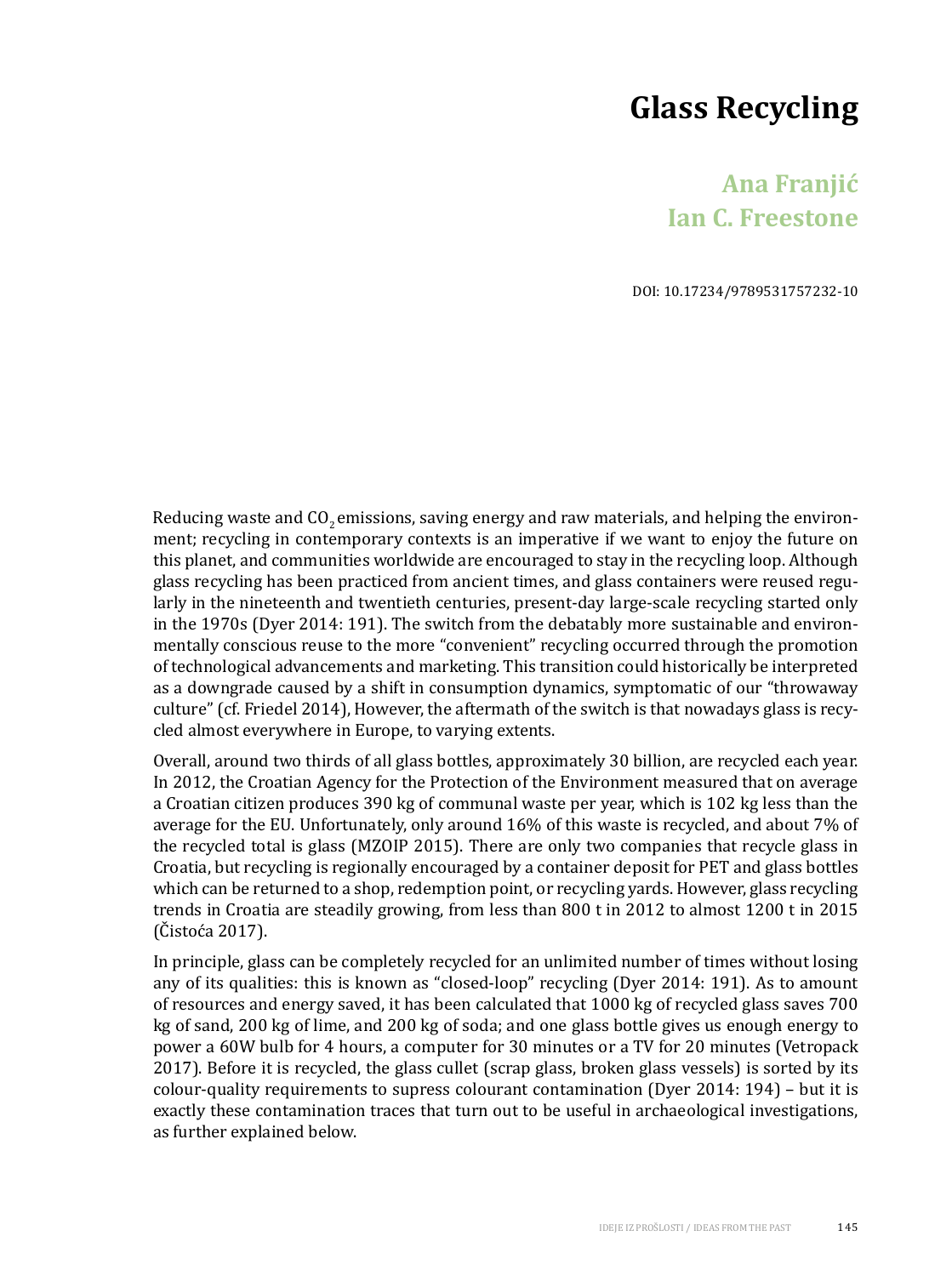#### Glass as a recyclable material

If we exclude the practice of grog tempering (adding crushed pottery fragments to any type of unfired clay), the first man-made material – ceramic – was not recyclable, so in the past the practice of recycling related mainly to the pyrotechnologies of metal and glass production. The secret to the recyclability of glass lies in its inherent thermodynamic characteristics. Unlike clay ceramics which are plastic and are shaped at room temperature, then are fired solid at high temperatures, glass is a stiff viscous liquid at high temperatures but becomes rigid when cooled. It can be re-heated and softened into the liquid state repeatedly to be shaped into new forms, and it is this property which makes it an ideal material for recycling.

Glassmaking requires only a few specific raw materials. Most ancient glasses comprise just three essential components and frequently these were obtained as just two ingredients. Silica, the *glass-former*, is found as sand or quartz minerals, but it has a very high melting point  $(1700\degree C)$  which could not be attained in ancient furnaces. The melting point of the glass was lowered by the addition of a compatible *flux*, typically soda. In ancient times, soda was obtained either from naturally occurring mineral deposits such as natron, a type of sodium carbonate found in Egypt, or alternatively from the ash formed when certain plants from arid or coastal regions are burned. The soda flux breaks up the strong atomic bonds which link the silica molecules and this lowers the melting point of the glass, making it less stiff and easier to work. A pure soda-silica glass is water soluble so a third ingredient, termed a *stabilizer* is needed to insure the stability and durability of glass. The stabilizer typically introduced in glass was lime (calcium oxide), which could have been derived from limestone, plant ash or from marine shell found in sand. The soda-lime-silica composition was in use from the Late Bronze Age and remains the basis of many modern container and window glasses. Its simplicity has meant that it has been possible to melt glasses from many different sources together without major changes in properties, a crucial factor in being able to recycle on a large scale.

In addition to the three major ingredients, small percentages of various metal oxides, such as those of copper and cobalt, were added to give the glass colour, to decolourise it, or to make it opaque (Moretti & Hreglich 2013: 28–32). While in principle, colourants could be added at a later time to the already produced glass, the archaeological evidence suggests that coloured glass was traded as ingots and there is very limited evidence of colourant trade *per se* – rather, for certain periods such as the Late Bronze Age the existence of workshops specialised in production of specific colours of glass has been hypothesized (Pusch & Rehren 2007; Shortland 2012: 154).

Research into the chemical composition of ancient glasses provides a timeline of succession of various technological recipes, which are predominantly discernible in the type of flux used (fig. 1). Plant ash, a soda source with higher potassium levels, was in use during the second millennium BCE, and was succeeded by the purer mineral natron, retrieved from the evaporitic lakes



Fig. 1. General timeline showing the major types of prehistoric glass.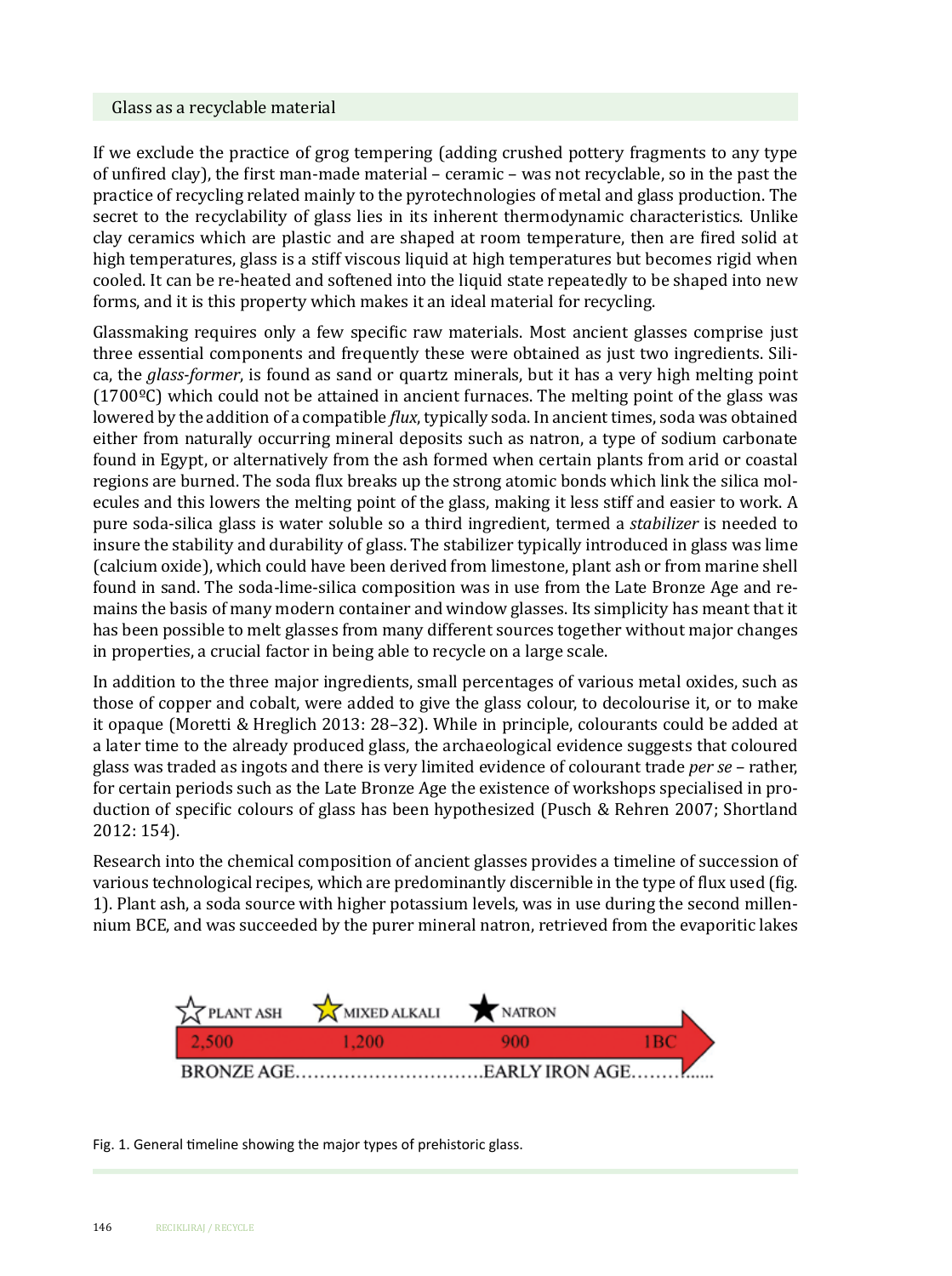Fig. 2. Compositional difference in glass types (after: Freestone 2006: 3, fig. 2).



of the Wadi el Natrun and Nile Delta in Egypt, in the first millennium BCE. A short-lived occurrence of local European mixed alkali glass is recorded in LBA Italy, but was soon replaced with natron glass (Venclova *et al*. 2011). Natron glass was produced until around the ninth century CE, when there is once again a switch to plant ash glasses (Phelps *et al*. 2016). From this point glass was being made in various locations with a variety of plant ash type fluxes, which have a somewhat more complicated and variable fingerprint (Henderson *et al.* 2016). Glasses made from the two types of soda may in most cases be distinguished by their potash and magnesia contents (fig. 2).

## Practicalities of Recycling

Recycling is a part of the *chaîne opératoire* of glass production, and is fundamental to the study of glass use in the past since it provides insight into the methods used by the ancient craftsmen and the mechanism of supply and demand of goods in the past (Paynter & Jackson 2016: 32).

In ancient times glass could be recycled only a limited number of times before a fresh batch had to be added, as the loss of sodium at high temperatures would cause the viscosity of the melt to become too high, making the material too stiff for working. Secondary workshops would have had the capacity to recycle glass, as the temperatures needed to melt and mix the glass were in principle no higher than those for glass-working. Glassworkers could have recycled broken glass by adding glass cullet into a glass batch while melting it, or mixing crushed or powdered ground glass with scrap glass and then melting them together (Shortland 2012: 31, 224). A major benefit of using cullet in glass production is that it requires less energy to melt than the raw materials, and the durations and temperatures needed for recycling were significantly less than for primary glass making.

Recycling was not a homogenous practice, it would have varied in size and form within household, military, and medieval monastic contexts (Foster & Jackson 2010: 3072; Freestone 2015: 29, 34). Recycling was also performed for a variety of reasons, triggered not only by the lack of fresh raw materials, but by a spectrum of other motivations, as for example the recycling of coloured Roman glasses after the fourth century, to meet the demand for coloured glass (Paynter & Jackson 2016: 46–48). However, there is now considerable evidence that Roman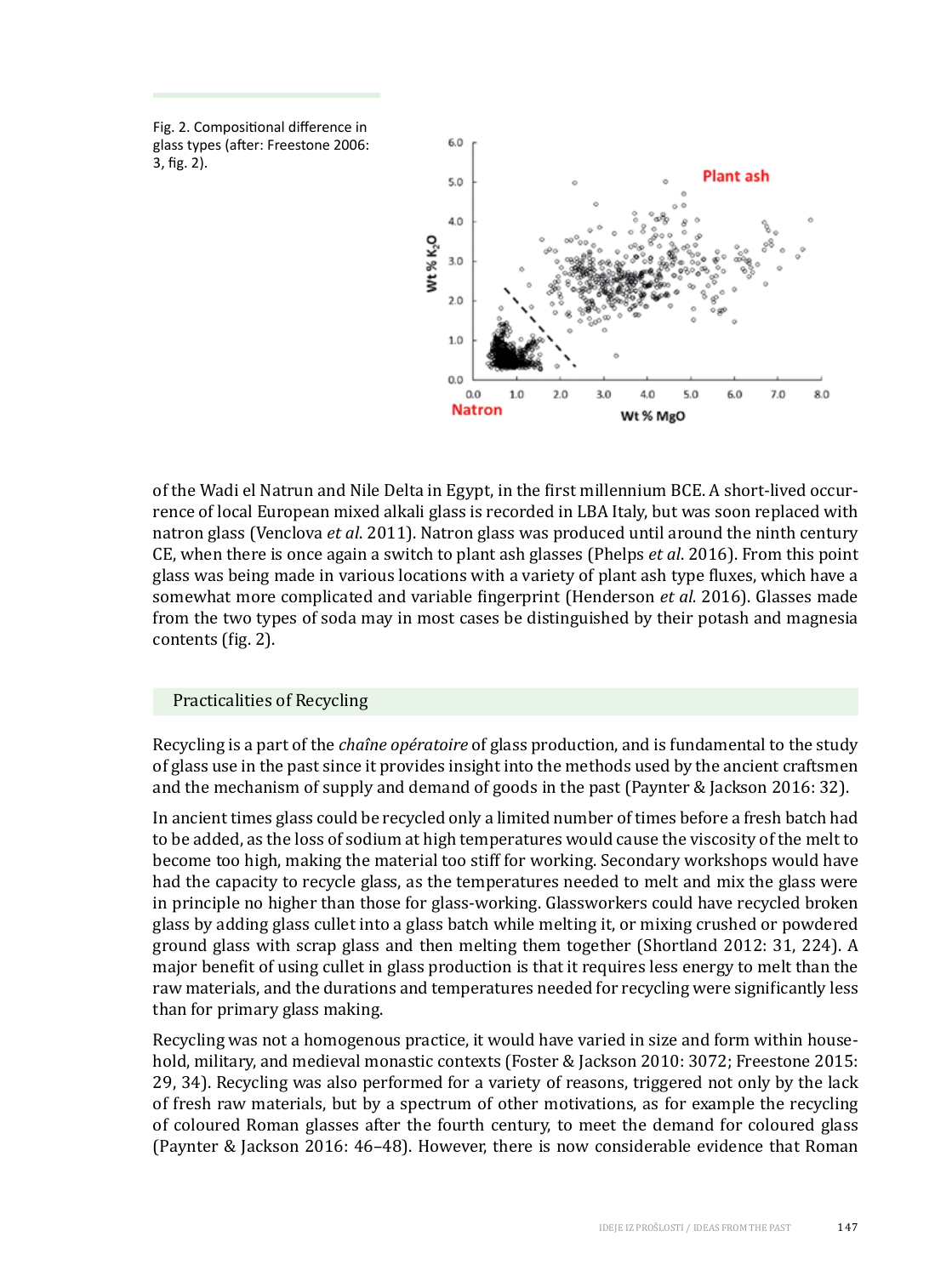natron glass was recycled even when fresh material and the specialised knowledge of coloured glass production was still abundantly available, meaning recycling was carried out due to its economic and social advantages. Overall, the evidence for glass recycling appears greater in the western provinces, away from the primary production centres, than in the eastern provinces but this may be an effect of the extent of the more intensive study of glass in Western Europe at the present time.

#### Reuse, Reshape, Recycle

With respect to terminology, we should make a distinction between reuse and recycling: reuse implies "second or further use" of an item that is broken or otherwise defective in terms of its primary function, whereas recycling implies "the reuse of material in an industrial process", where the item is returned "to a previous stage of a cyclic process" (OED), and used to make a completely new thing – "so that its original identity is lost" (Degryse *et al.* 2006: 494).

Examples of the reuse of glass can be seen in the Iron Age Iapodean material from Lika, where fragments of glass bracelets were used as decorations on metal fibulae (fig. 3). At a later date, pieces of Roman glass objects were also often repurposed and are easily identifiable as such since they are stylistically anachronistic with respect to the rest of the object, such as the Roman jugs' mask medallions, or gold leaf decorated bowls bases, turned into "keepsakes, lids and counters" (Paynter & Jackson 2016: 36). Remnants of this practice has been documented in Switzerland, Israel, France, Germany, and Great Britain. Some Roman glass fragments, like the ones retrieved in Augusta Raurica in Switzerland, as well as several sites in Syria and Belgium, resemble lithic tools. The use for these pieces is still unknown, but could possibly have been related to textile, leather and fur processing, or, alternatively, ceramic decoration and/or basket weaving (Fünfschilling 2015: 171, 174–6).

Examples from the modern period include nineteenth-century Aboriginal Australian arrowheads, spearheads and knife blades, which were pressure-flaked from discarded European bottles, as well as the reuse of beer bottles as jam jars in first half of the twentieth century in the Otway Ranges in Australia (Stuart 1993: 17; Harrison 2004: 1; Harrison 2006: 65).

Glass cullet was sometimes repurposed altogether and used as a flux in metal production: cross-craft interactions between metallurgists and glassmakers and the use of one material in the production of the other was quite frequent. Glass was used to facilitate the assaying and



Fig. 3. Iapodean fibulae decorated with glass bracelet fragments – an example of glass reuse (photo: A Franjić).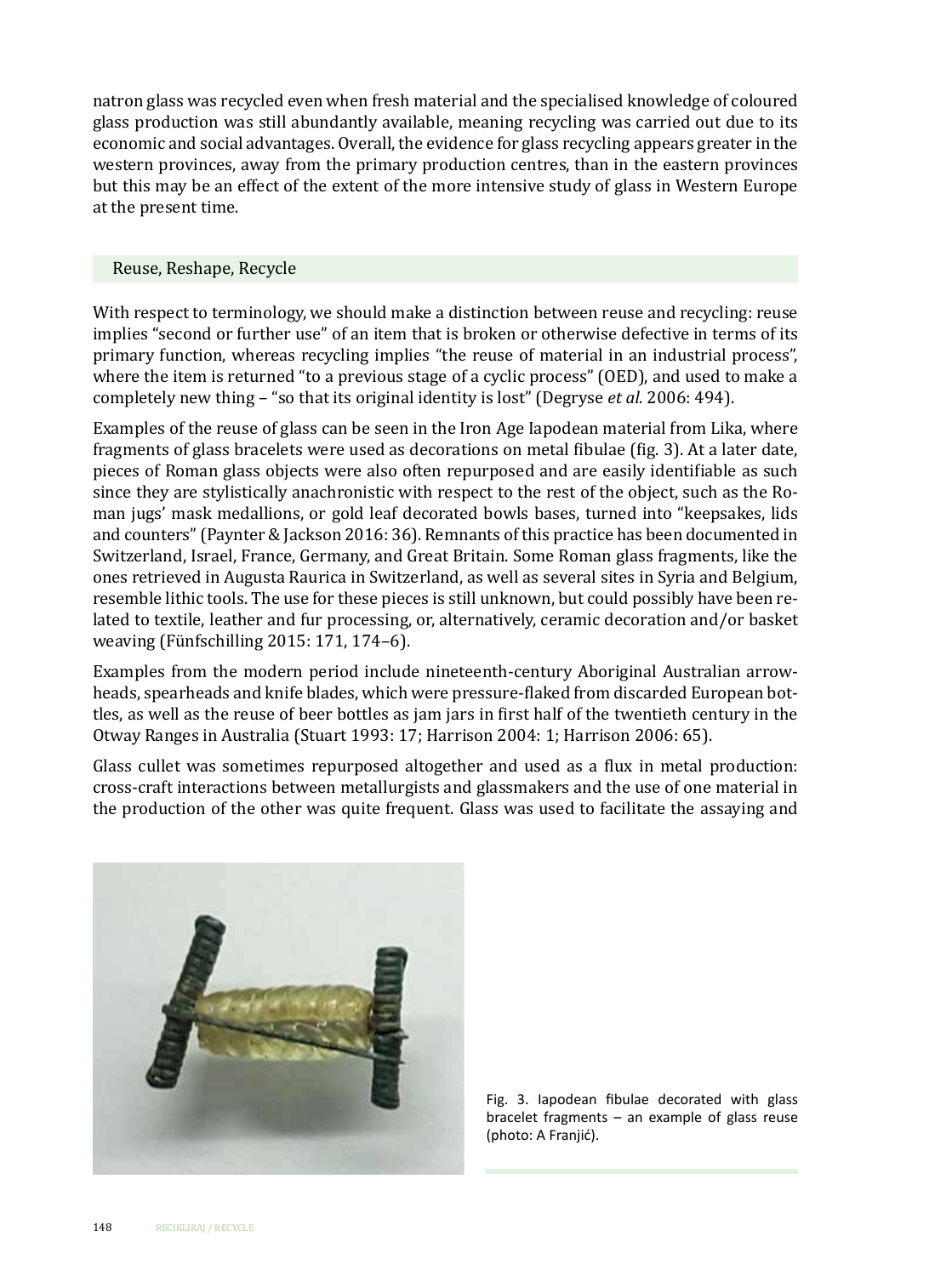Fig. 4a-b. Microphotographs of slag inclusions in Iapodean eye beads (scanning electron microscope: A Franjić).



smelting of noble metals in the Renaissance, which was also advised by Agricola in his *De re Metallica* (Hoover & Hoover 1950: 238; Mongiatti *et al.* 2009: 40; Dyer 2014: 199). Use of crushed glass beads as a flux to facilitate the agglomeration of the individual gold flakes in the gold refining process has also been documented in an early Islamic context at the Tadmekka site in the present-day Republic of Mali, while a similar practice of gold aggregation, with borax instead of glass beads, still exists in the area today (Rehren & Nixon 2014: 33, 37-8). Conversely, use of metallurgical slag as colourant is documented in the cases of Iron Age Iapodean eye beads (Franjić & Freestone 2017: 138; figs. 4a-b), early Anglo-Saxon opaque red glass (Peake & Freestone 2012) and Roman glass from Serdica (Cholakova & Rehren 2012).

Enamelled twelfth-century metalwork provides evidence of connection between the recycling of Roman glass mosaic tesserae and enamelling practice (Freestone 2015: 37). However, it is interesting to note that red enamels were freshly made in contemporary workshops from plant ash glass coloured with copper, suggesting recycling tesserae for other colours was due to the lack of appropriate pigments and/or knowledge to produce the desired colour (Freestone 2015: 38). The use of tesserae in enamelling terminates around 1200 CE, probably due to a shortage in supplies of old Roman glass, mirrored also in the discontinuation of tesserae recycling for the production of stained glass windows at about the same time (Freestone 2015: 39).

#### The origins of recycling

It is possible that an understanding of the potential of glass to be recycled first occurred in primary workshops, where the craftsmen started recycling waste products of glass production (Degryse *et al.* 2006: 494). The reasons for adoption of the practice were probably of a technical and economical nature: shortage of raw material, availability of scrap glass in the vicinity, decreased cost of production. Stern (1991: 441, 450–51) suggests that the discovery of recycling was closely related to the realisation that molten glass can be blown, and the invention of glassblowing, whereas earlier recycling practices involved only reuse and not re-melting. This hypothesis remains to be fully investigated; however, there is compositional evidence suggestive of recycling in Hellenistic cast bowls, produced before the introduction of glass blowing in the first century BCE (eg. Reade & Privat 2016).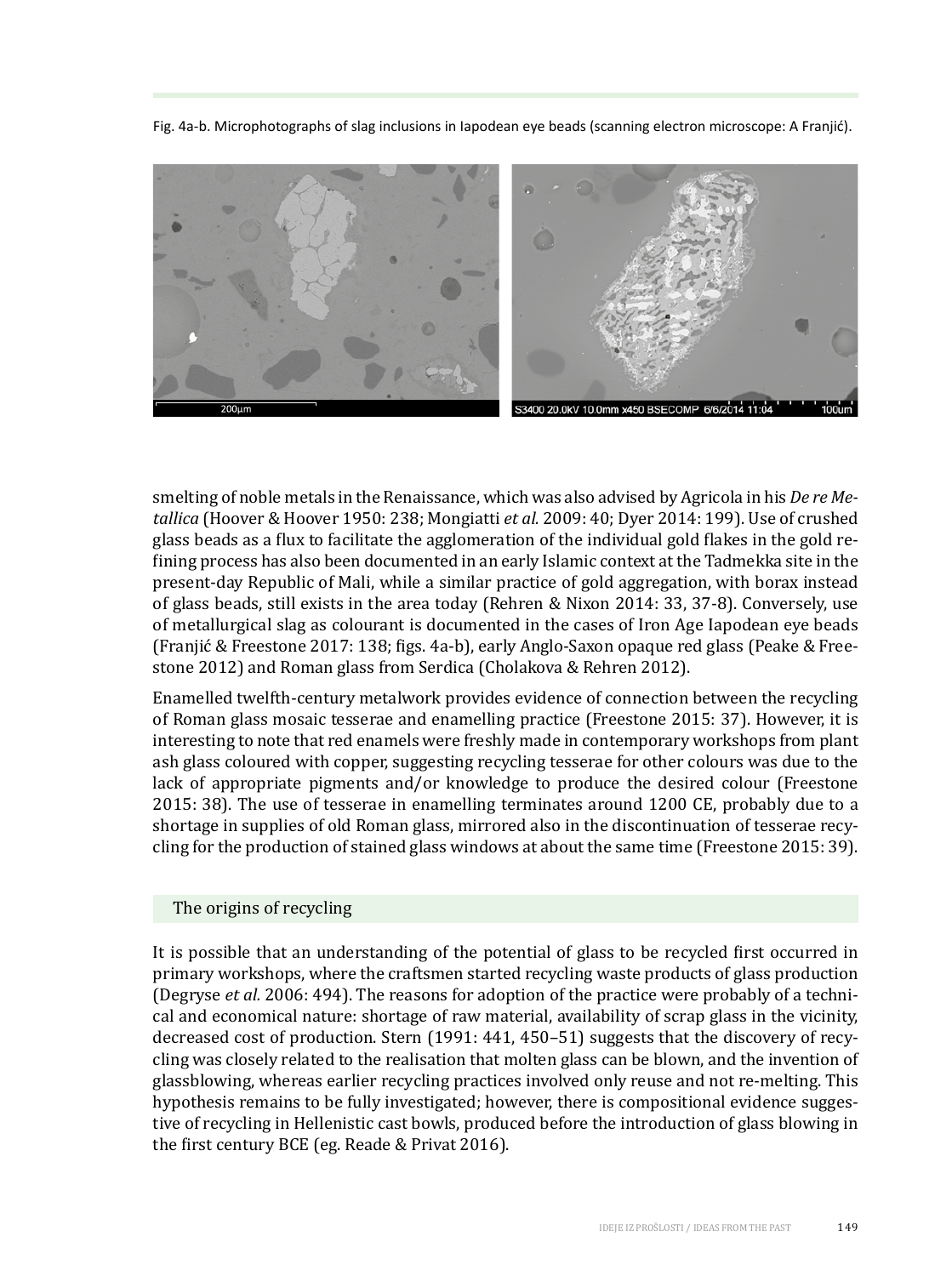Evidence (if any) for recycling of prehistoric glass must be sought in the archaeological record. Although early Mesopotamian and Egyptian texts offer instructions on how to make glass and illustrate its value, they do not mention recycling (Paynter & Tite 2001: 240, 253; Shortland 2012: 56, 122–125;). Recycling practice can be confirmed with certainty only from the first century CE, although it is implausible to assume that prehistoric craftsmen did not notice the potential of recycling themselves. However, in the Flavian period we see the rise of cullet collection and trade, which possibly becomes more noticeable due to the rise of large-scale glass production following the invention of glassblowing (Silvestri 2008b: 1489). Roman glass production was monumental in scale: for example, 16,900m<sup>2</sup> of glass were required only for the mosaic in the Baths of Caracalla in Rome (DeLaine 1997).

The first-century CE poets Martial, Statius, and Juvenal offer insights into recycling routines of the Romans, mentioning street vendors trading sulphur (used for matches) for broken glass (Juvenal & Persius 1928: 73; Martial 1993: 67; Keller 2005: 67; Statius 2015: 69). However, recycling is not mentioned in the elaborate description of glassmaking processes in Pliny's *Natural History* (ca. 77-79 AD), suggesting that he was still unaware of the existence of the practice (*Natural History* 36.199; Stern 1999: 451). Cassius Dio (1955: 411) recounts that during Claudius' reign obtaining Roman citizenship became as cheap and easy as "giving the right person some bits of broken glass". Epigraphic evidence from the third century CE references a soldier from the Legio XIV Gemina in Carnuntum who was making windows, attesting to the Roman army's practice of recycling glass for their needs, to avoid dependency on long-distance trade (Keller 2005: 67–8). Low profit in glassblowing handicraft after the introduction of Diocletian's price edict might have been the reason for a boost in glass recycling (Stern 1991: 464).

Recycling of Roman glass is likewise mentioned in medieval texts, most notably in Theophilus' twelfth-century treatise *De diversis artibus,* describing how coloured glass mosaic tesserae are diluted with fresh glass in the production of blue stained windows (Hawthorne & Smith 1976: 59). Furthermore, Eraclius, writing on the arts of painting, describes how molten Roman glass is pressed into clay moulds to "make beautiful shining gems" (Merrifield 1999: 196). An example of this practice is seen in the head reliquary of St. Eustace from the Cathedral Treasury of Basel (Joyner *et al*. 2006).

## Traces of Recycling in the Archaeological Record

While physical evidence of recycling such as collected broken glass and leftovers from the glassmaking process would have been present in glass workshops, it is likely to be most visible in the archaeological record only in the case of sudden abandonment of the site (e.g. Schibille & Freestone 2013: 1). The poor quality of the glass produced in the Middle Kingdom Pyramid complex at Lisht, south of Cairo, where fragments of Egyptian Blue, faience, glass, rods, and runs (leftovers from the production process) were discovered, has been interpreted as the result of glass recycling (Shortland 2012: 97). Known examples of stored scrap glass from later dates include the workshops in the Levant and the two shops in Sardis (Turkey) (Degryse *et al.* 2006: 495), while the earliest documented scrap glass comes from a pit deposit at Gresham Street (50-60 CE), Regis House (65-70 CE) and Watling House (50-100 CE) in London, all situated on the periphery of the city (Shepherd 2015: 42–3), and Pompeii (79 CE) (Degryse *et al*. 2006: 495).

In the Roman period glass cullet was collected on different scales and in different contexts. There are many known cullet assemblages discovered in military camps, villas and towns (Wardle *et al.* 2015; Paynter & Jackson 2016: 35; Keller 2005: 66). Cullet left at the military camp in Nijmegen, after the legion moved, indicates broken glass was not worth transporting,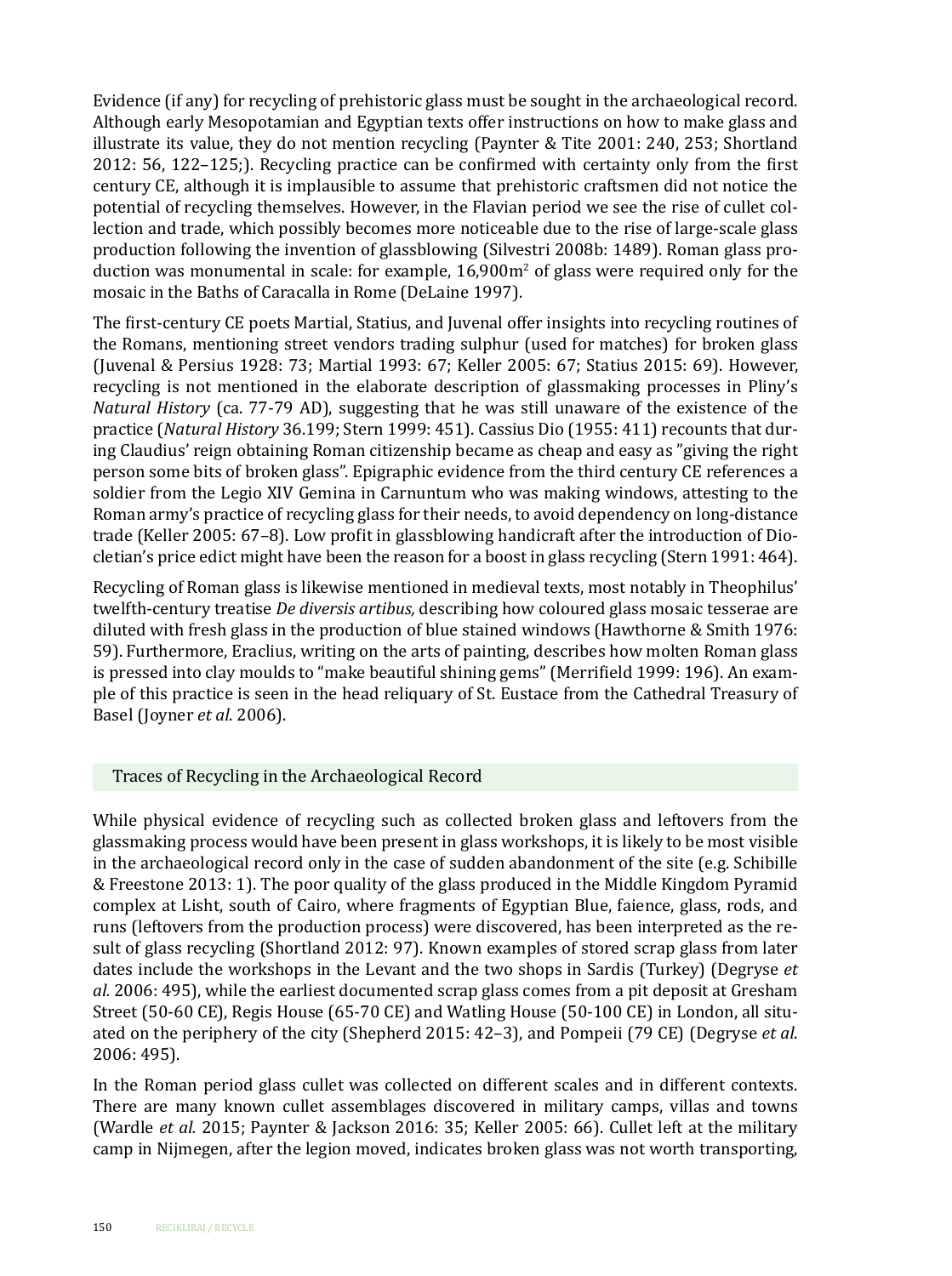but was collected on site as needed (Keller 2005: 69). Towns in Italy display a complex model of scattered, small glass-recycling activities, for example in the vicinity of Aquileia, a famous glassworking centre. Glassblowing waste dated to fourth century CE was found in Sevegliano near Aquileia, as well as in a domestic context in the Domus delle Bestie Ferite (first to fifth century CE), where glass tesserae were used to make beads, and tesserae mixed with window glass to make ornaments. This assemblage, along with the seventh-century glass from Roman villa of Aiano near Siena, demonstrates that the recycling of tesserae from mosaics was already taking place before the medieval period (Boschetti *et al.* 2016: 72, 84–5).

Furthermore, substantial demand for scrap glass, and the practice of its collection in various locations is indicated by the shipwreck of Iulia Felix (third century CE), which was carrying a large cargo of glass cullet, as well as by the large amounts of cullet (70 kg) unearthed at Guildhall in London (first to fourth century CE). Negative evidence of the lack of broken glass in some archaeological contexts can also be taken to indicate routine collection and recycling of glass in the Roman period (Keller 2005: 68).

During the Byzantine period churches had an important economic role in scrap glass collecting and recycling. Although broken holy vessels had to be buried, glass from lamps and windows was collected, as is documented in several sacral architectural complexes in Jordan. The demand for glass was still high, so glass collection and storage within the church's perimeter was necessary in order to provide for and maintain the large monastic estates (Keller 2005: 69–74). Glass recycling practices were simultaneous to use of imported fresh glass during the seventh century, and evidence for recycling intensifies in the early eighth century (Freestone 2015: 35). Recycling of Roman glass continued throughout the early medieval period. Primary production of natron-based glass in the eastern Mediterranean ended by the middle of the ninth century (Phelps *et al.* 2016), and it was replaced with soda plant ash glasses in the South and potashbased glass in the North, but the demand for coloured window panes called for the recycling of Roman coloured glass, as seen for example in the monastery of San Vincenzo in South Italy (Schibille & Freestone 2013). On the other hand, re-melting Roman tesserae as a source of glass material, and not colour, is documented in the ninth-to tenth-century vessels from Anglo-Saxon contexts of modern-day Southampton which have elevated levels of transitional metals (Freestone 2015: 36).



Fig. 5. Nineteenth-century table top by G. Rossignani, made of hundreds of ancient glass cuts. Corning Museum of Glass 97.3.10 (photo: I Freestone).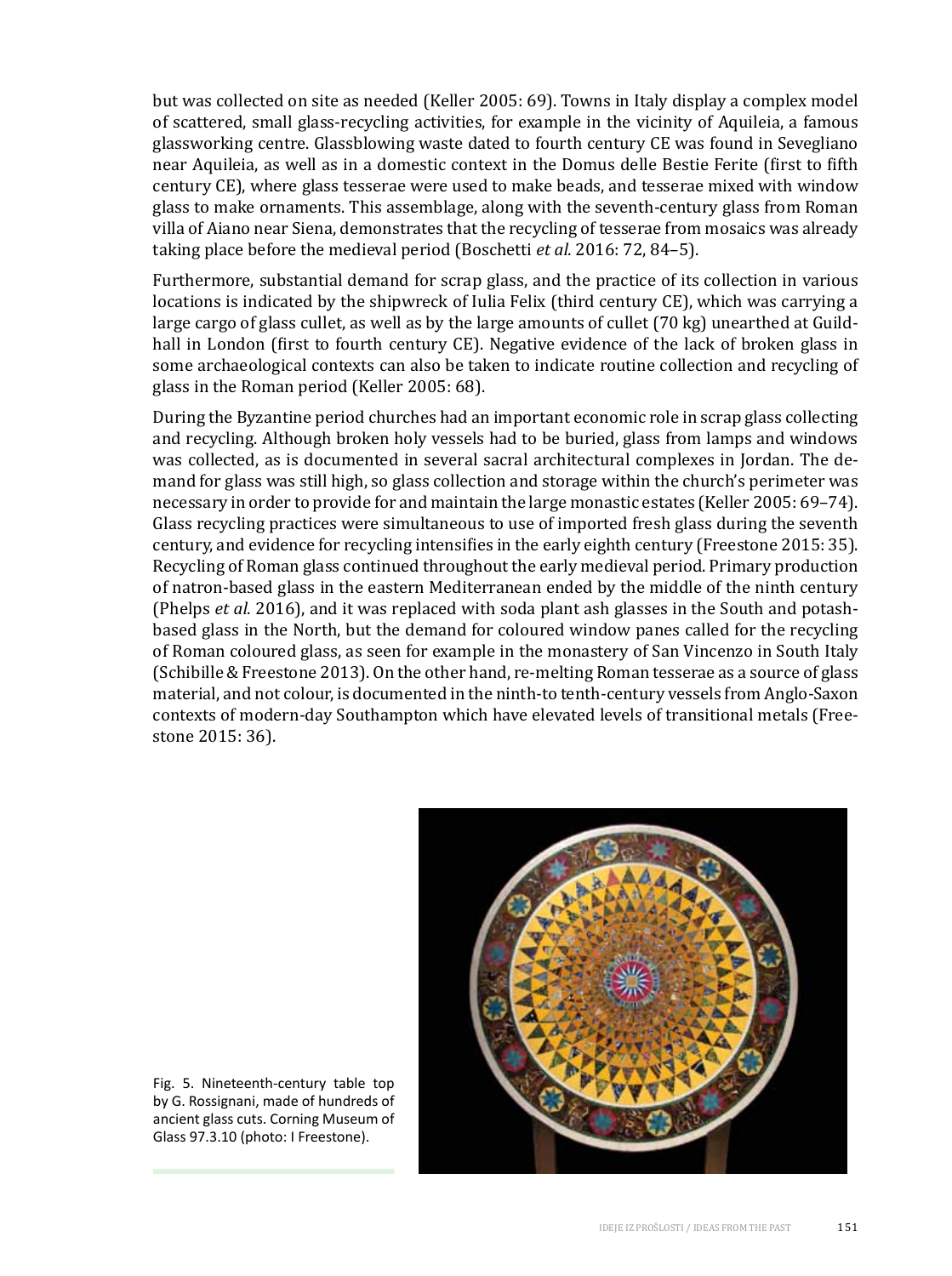In the Islamic world, a 3-tonne cargo of glass dating to the eleventh century and including cullet for re-melting is documented in the Serce Limani shipwreck, off southern Turkey (Bass *et al*. 2009). Cullet collection is also documented in eighteenth-century French workshops, and is still practiced in contemporary workshops in Cairo and Damascus (Keller 2005: 68). Roman glass kept its allure long after the Middle Ages and the symbolic power of Roman glass is materialised in a nineteenth-century table top by Venetian Giovanni Rossignani, made of hundreds of Hellenistic and Roman glass cuts (fig. 5). Roman glass is still valued today and continues to be (re)used for fine jewellery (Freestone 2015: 39).

#### Using glass composition to recognise recycling

Current investigations of glass recycling in the ancient world are heavily dependent upon the evidence of scientific analysis. The organisation of production is the first step in the understanding of the dynamics of glass use. The centralised production of raw glass, with only a few large glassmaking sites located near raw material sources in the Mediterranean, appears to have been a standard model of glass production until medieval times. These primary production workshops made glass from raw materials, and then traded the glass in the form of ingots (LBA, EIA) or lumps (Roman period; fig. 6) to the more common secondary glass workshops situated throughout Europe and the Mediterranean, which worked the raw glass into finished objects.

The existence of a relatively small number of primary production centres, in specific geographical locations with distinct compositional features (for example slightly different amounts of components such as CaO,  $\text{Al}_2\text{O}_3$  or TiO<sub>2</sub>) provides a framework within which recycled glass may be identified. Nonetheless, recognising ancient glass recycling poses many challenges, the most obvious one being the invisibility of a large scale and efficient recycling system. Efficient recycling implies repeated re-melting and mixing of glasses from a range of sources, so all glass recovered from a specific period in the archaeological record would have gone through numerous cycles of mixing and re-melting and converged upon a single hybrid composition without traces of the original characteristics of the individual furnaces. Truly efficient recycling can therefore leave no obvious trace of the process in the composition of the glass. We are dependent upon the failure of societies to behave in such an efficient manner to detect and understand the process. Inevitably glass artefacts are recovered which were made from fresh glass which



Fig. 6. Chunks of raw glass found in a Byzantine glass workshop at Beth Shean, Israel and on display in the Israel Museum (photo: I Freestone).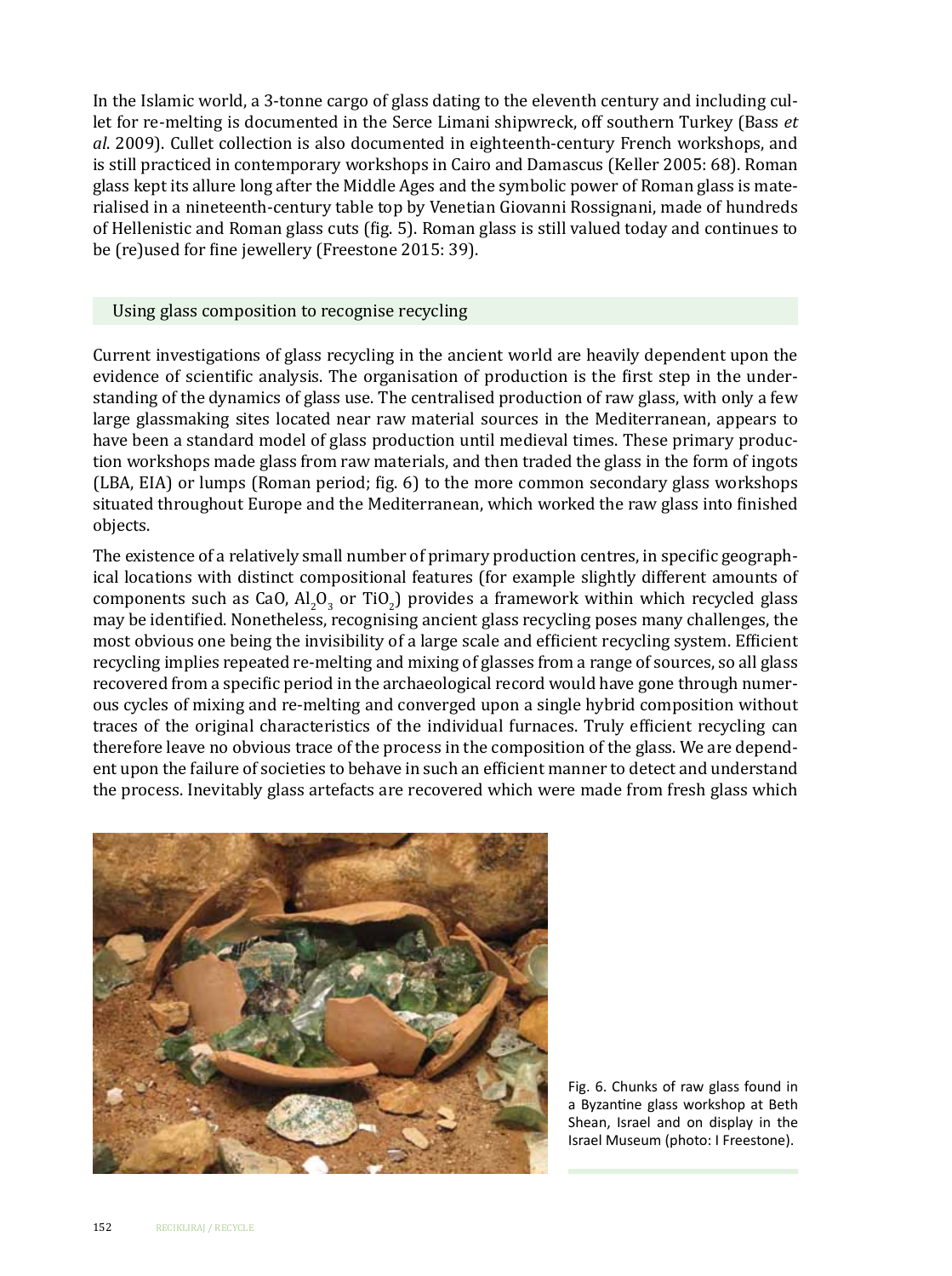Fig. 7. Major glass compositional groups of the first millennium CE. Each colour symbol represents the products of a distinctive production centre (after: Freestone *et al.* 2018).



had undergone minimal recycling. These may be used to establish the primary glass compositional groups, representing fresh glass from the primary production workshops (e.g. fig. 7). Recycled glass may then be identified as compositions which are mixtures of these primary groups.

In many cases the glass used in a region at a specific time may be derived from a single primary glass source. Then, even after many cycles of mixing and re-melting, the bulk glass composition will still reflect the primary production centre. To confirm that the glass was recycled, the compositional clues that must be sought include the contamination of the glass by the unintentional incorporation of coloured glass in the recycled material. This coloured glass may have been added in the form of handles or decorative threads on otherwise plain recycled vessels, or as coloured mosaic tesserae, bangles or beads which were included because they extended the amount of glass available but, in relatively small quantities, did not affect the colour of the glass. An example might be a vessel of green glass coloured by two per cent copper oxide, CuO. Addition of just one percent of this copper green glass to a batch for recycling will elevate the bulk copper content of the recycled glass from around 50 parts per million to about 200 parts per million. Such a low concentration of copper will have a barely detectable effect on the colour of the glass but the change will be relatively easy to detect using modern methods of analysis and is a clear indication of the presence of recycled glass. Other colourants, such as lead, antimony, cobalt and tin are also modified by such imperfect recycling practices and taken together provide a good fingerprint for the recycling process.

In addition to the mixing of different primary glass types and contamination by coloured glass, simply re-melting glass may result in some compositional change, due to loss of elements that are volatile at high temperatures such as sodium or chlorine, contamination by fuel ash which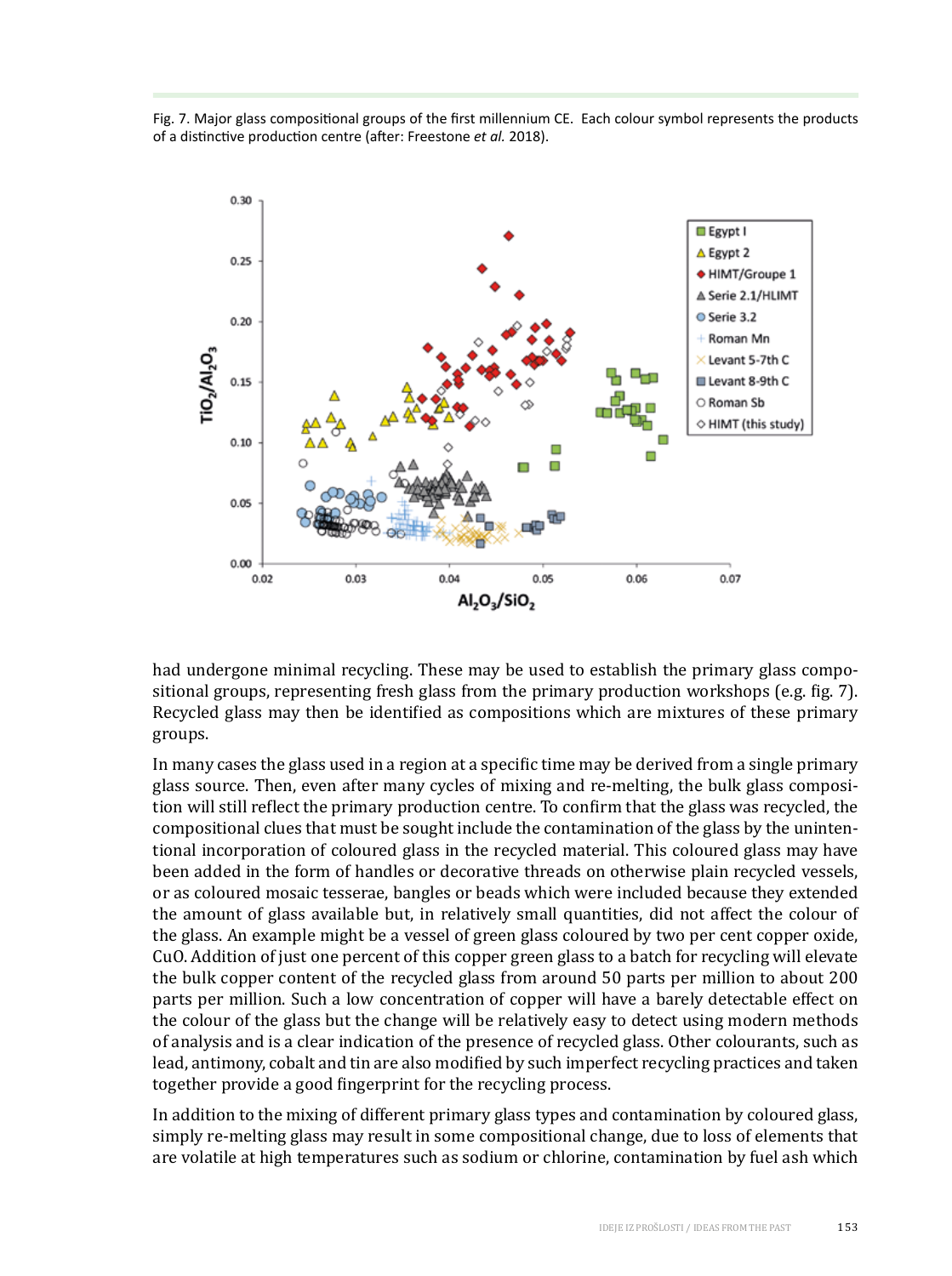can add elements such as potassium and phosphorus or contamination from the melting pot or furnace wall (Jackson & Paynter 2016; Al Bashaireh *et al*. 2015). There is no reason for a single artefact to be reheated, so re-melting implicitly indicates a recycling process.

The foregoing indicates that the recognition of recycling is far from straightforward. While we may in many cases identify that recycling has occurred, we are still limited in our ability to determine the intensity of the process, that is, how many episodes of mixing and re-melting have occurred. While patterns of recycling are evidence of "social, economic and inter-regional relationships in the past" (Schibille & Freestone 2013: 1), we are far from providing the quantification needed to robustly assess its importance in the ancient economy.

#### Case Studies: Glass composition and recycling

## *Roman Transparent Glass*

It has been recognised for some time that Roman colourless glass of  $1<sup>st-4<sup>th</sup></sup>$  centuries CE comprises two main types: Rom-Sb, decolourised by the addition of around one per cent antimony oxide, and Rom-Mn, characterised by around one per cent manganese oxide. The two types differ in other ways, in terms of their levels of soda, lime and alumina (fig. 7), and it appears that they were produced in two primary production centres. Current thought seems to be converging on the idea that Rom-Sb was made in Egypt (Degryse 2014; Schibille *et al.* 2017) while the Mn-variety was produced in Palestine, as suggested some years ago by Nenna *et al.* (1997).



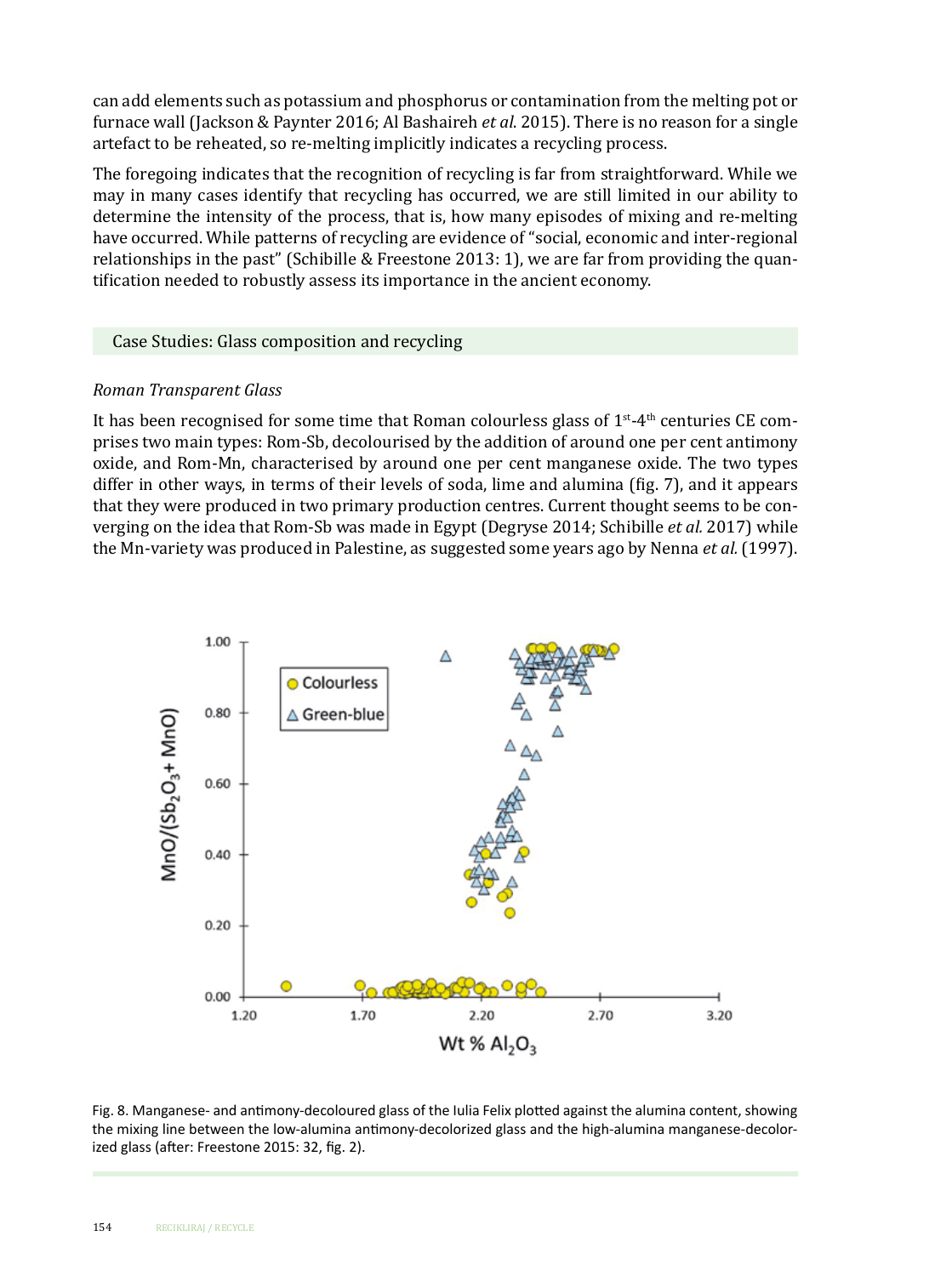The bulk of Roman transparent glass, however, is not colourless but green-blue, and much of this contains both antimony and manganese. As inferred by Silvestri *et al*. (2008a, b) and by Jackson & Paynter (2016) in their study of first- to fourth-century colourless glass from Roman Coppergate, this glass, which contains both decolourisers, is likely to be recycled; a mixture of Rom-Mn and Rom-Sb.

An example is provided by the Iulia Felix ship, sunk near Grado (Udine, Italy). It carried a 1.4 m high wooden barrel, with over 11,000 fragments of glass vessels of various types, mostly naturally coloured, with fewer fragments of transparent glass, and rare dark glass fragments. The limited variety of glass indicates sorting to prevent colourant contamination, and possibly suggests that glass might have been collected to serve orders requiring certain weight of a certain glass type (Silvestri *et al.* 2008a: 335). This is the first documented example from the Roman period of recycling glass carried on cargo ships, whereas other studied wrecks carried only raw glass and fine tableware (Silvestri *et al.* 2008a: 331, 332; Silvestri 2008b: 1492). The two types of colourless glass were identified: Rom-Sb seems to have comprised high-quality vessel cullet, while Rom-Mn and mixed Mn-Sb glass comprised lower-grade container cullet (Silvestri *et al.* 2008a: 331). Silvestri's data are re-plotted in fig. 8, which shows a linear relationship, or *mixing line*, between the Mn-rich and Sb-rich glasses. It appears that the antimony decolourisation produces a much more stable colourless glass than the manganese, as most of the green-blue tinted glasses lie closer to the Rom-Mn compositions. Furthermore, it looks as if the Roman glassworkers tried to keep the higher quality antimony decolourised glass unadulterated by manganese-bearing glass where possible, as there is a gap in the trend towards the Rom-Sb composition.

A more complex situation was recorded by Jackson & Paynter (2016) in the glass from York. These authors observed the mixing of antimony and manganese-bearing glasses and raised levels of copper and lead in the mixed glasses, indicating contamination by coloured glass. However, they were able to infer from the range of concentrations "different recycling histories": some of the glass had been recycled at least twice—first as colourless and then with the naturally coloured batch (Jackson & Paynter 2016: 78). The high amount of recycled glass suggests limited access to fresh glass in Britain, as well as the custom of more frequent use of fresh glass for the production of fineware, and recycled glass for the low-status everyday ware (Jackson & Paynter 2016: 82).

## *Early Medieval Glass from San Vincenzo al Volturno*

A later, ninth-century example is the glass from a workshop at the Monastery of San Vincenzo al Volturno, Molise, Southern Italy (fig. 9). Hundreds of glass tesserae from mosaics were found along with used crucibles, some containing the partially melted remains of tesserae. The absence of glass mosaics indicate that the tesserae were collected to be recycled as a source of glass and/or colourants (Schibille & Freestone 2013: 2, 8, 11) and they were dated to the first to third century based on their composition (no traces of the tin opacifier, which is typically used after the fourth century). The study shows that the blue windows of the monastery were formed by melting tesserae, as documented by Theophilus for the later medieval period (Schibille & Freestone 2013: 7–8).

Furthermore, it was shown that the glass worked on the site comprised three compositional groups: one equivalent to a mixture of molten tesserae, one equivalent to third-century Rom-Mn glass which had undergone minimal recycling, and a mixture of these two types. This pointed to the use of scavenged Roman glass removed from a single source—a large Roman building which had extensive wall mosaics and glass windows, the windows providing the Rom-Mn type glass. Such an origin would be consistent with the widespread use of *spolia* in architecture at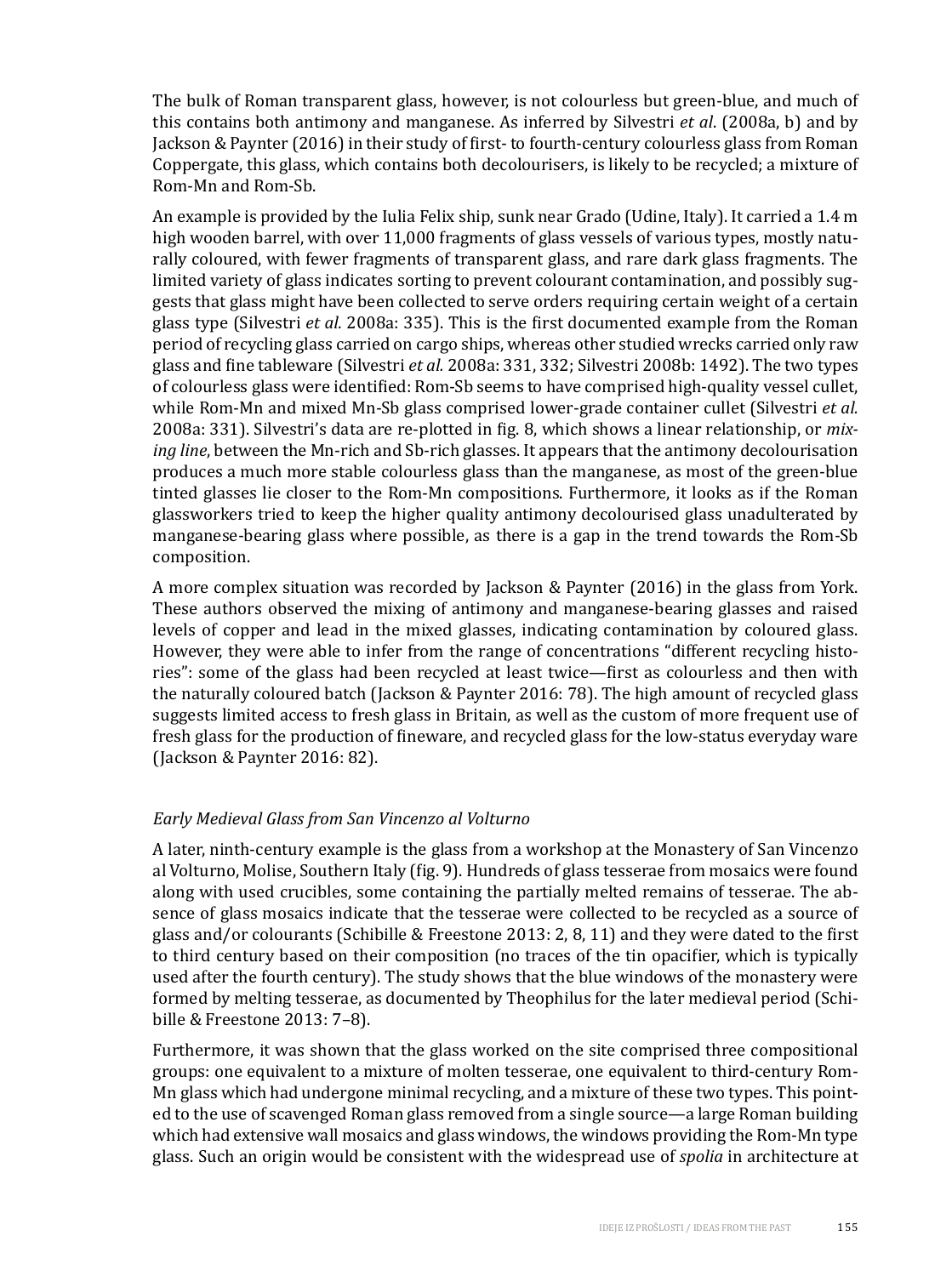Fig. 9. Glass items and working waste from San Vincenzo al Volturno (after: Schibille & Freestone 2013: 3, fig. 1).



the time. In the twelfth-century *Chronicon Vulturnense*, abbot Giovanni recounts how San Vincenzo was given a Roman temple in Capua, whose columns were used in the construction of the church (cf. Giovanni & Federici 1925; Schibille & Freestone 2013: 11).

#### *Recycling glass from trade beads*

Some interesting examples of glass recycling may be found in the practices of indigenous peoples who first encounter glass in the form of trade beads and have no local glass-making industry of their own. For example, analysis of trapezoidal blue glass pendants used by the indigenous peoples of North American Upper Great Lakes has indicated that they were produced by crushing and re-melting European glass trade beads during the early years of European contact in the seventeenth and eighteenth centuries (Walder 2013: 365–366).

A similar situation appears to have occurred in southern Africa where large numbers of Indo-Pacific beads of a specifically South Asian composition, comprising a mineral soda-lime-silica glass with high alumina, are found in tenth- to thirteenth- century contexts. Also present is a type of locally made bead, the Garden Roller, so-called because of its resemblance to the lawn levelling device of the same name (Wood 2016). In a comprehensive investigation of the chemistry of beads from southern Africa, Robertshaw *et al.* (2010) were able to show that the garden rollers were produced by recycling the glass from the Indo-pacific beads. The method of production varied; the Indo-Pacific beads could be crushed or melted whole in clay moulds to produce the larger garden rollers (Wood 2016).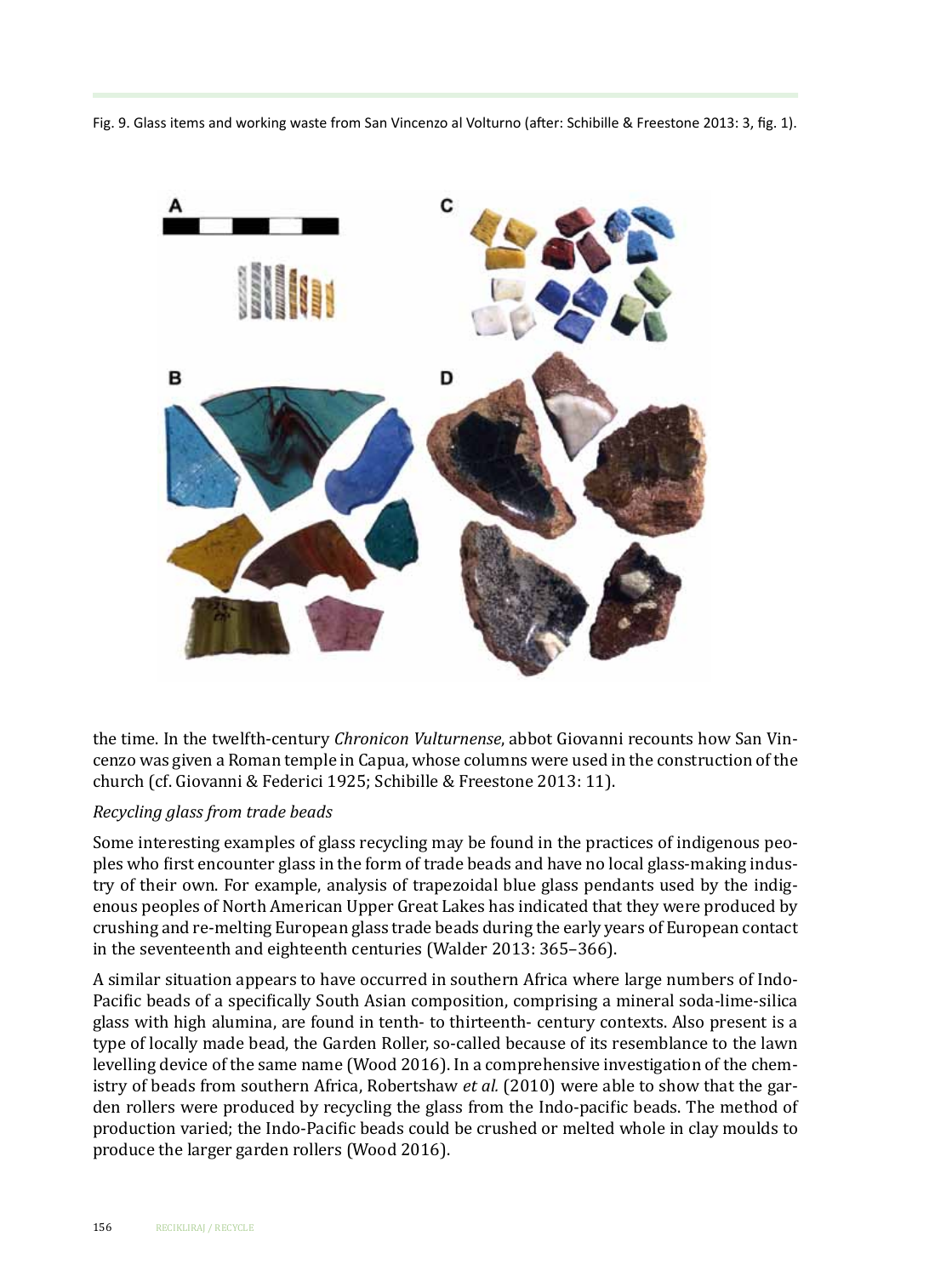These examples of recycling, from very different places and periods, suggest that when people are confronted with a new material such as glass, a process of exploration occurs which may eventually allow them to manipulate it in a creative fashion to produce their own artefacts. They provide clues as to how the technological transfer of glass technology may have occurred in the past.

#### Conclusion

Although there are many uncertainties and limitations in the study of the mechanisms of ancient recycling, technological analyses of chemical compositions and isotopic ratios in glass artefacts do offer us a key for deciphering at least a minute part of the glasses' life histories. As some of the presented case-studies hopefully demonstrate, recycling as a process cannot be explained as simply a consequence of the lack of fresh material, but is influenced by many other social and situational factors. Production, use, discard and re-use of glass, or any material in that respect, is firmly embedded in the larger social, cultural, environmental and economic practices of ancient societies.

Recycling is an essential part of the *chaîne opératoire* of glass production. The scale and patterns of recycling shed light on the systems of procurement, organisation of production, technological choices, the extent of knowledge of the ancient craftsmen, and the overall demand for glass in a society. These trends have determined trade systems, developed local economies, and influenced the life-histories of glass artefacts. The cycles of use and reuse of a material offer information about regional relationships and map not only the rise and decline in the prominence of a certain material, but also the changes in traditions, adaptations to demand and different specialised tasks. These kinds of information make a valuable contribution to our knowledge about the past technologies and societies, *upcycling* the present understanding of the social values and worldviews hidden in the archaeological record.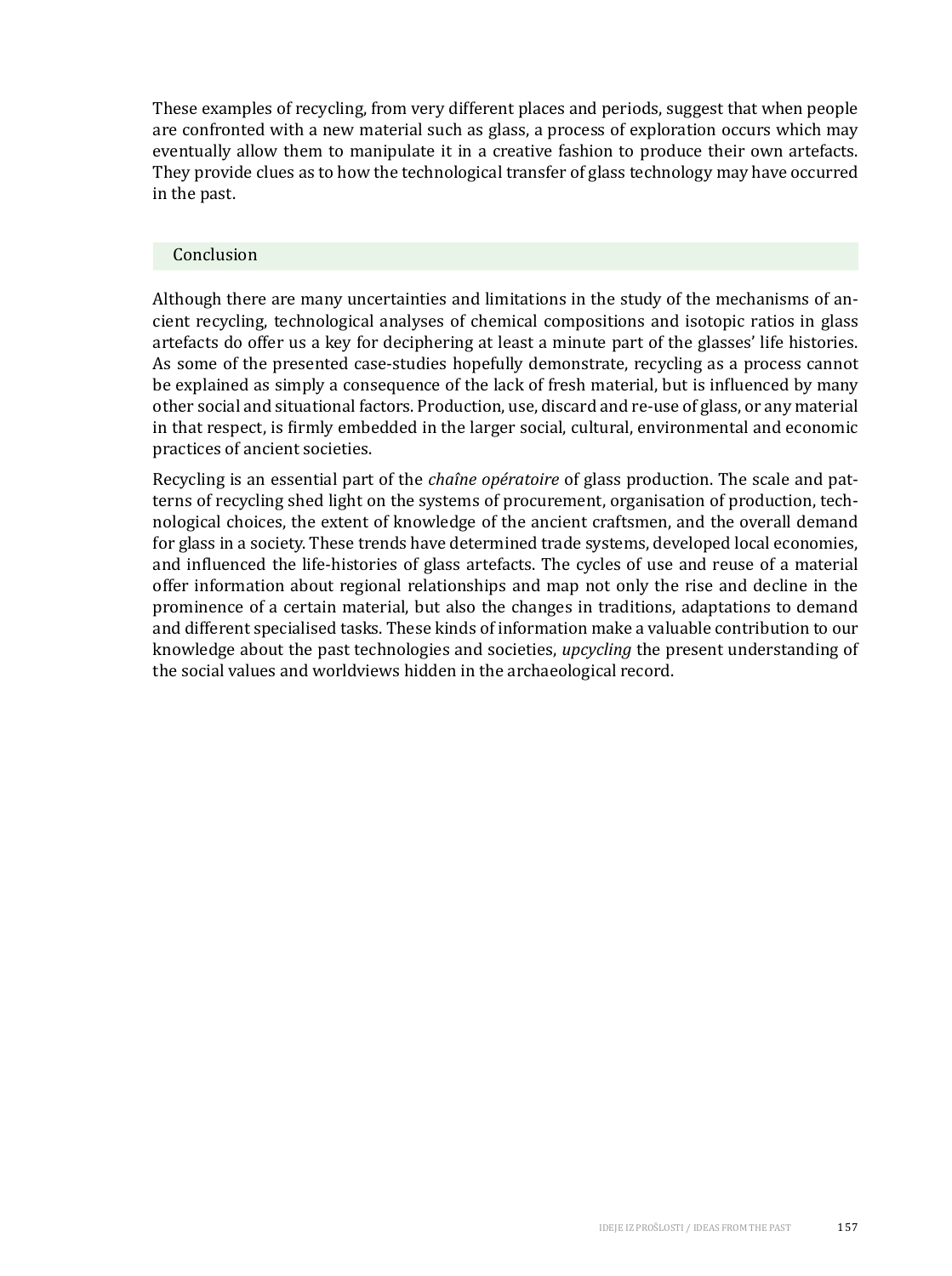## Bibliography

Agricola, G. M. N., Hoover, H. C. & Hoover, L. H. 1950. *De re metallica.* Dover. New York.

Al-Bashaireh, K., Al-Mustafa, S., Freestone, I. C. & Al-Housan, A. Q. 2016. Composition of Byzantine glasses from Umm el-Jimal, northeast Jordan: Insights into glass origins and recycling. *Journal of Cultural Heritage* 21. 809–818.

Bass, G. F., Lledo, B., Brill, R. H. & Matthews, S. 2009. *Serçe Limani, Vol 2. The Glass of an Eleventh-Century Shipwreck*. College Station. A&M University Press. Texas.

Boschetti, C., Mantovani, V. & Leonelli, C. 2016. Glass Colouring and Recycling in Late Antiquity: A New Case Study from Aquileia (Italy). *Journal of Glass Studies* 58. 69–86.

Cassius Dio, 1955. *Roman History*. Transl. Earnest Cary. MA: Harvard University Press. Cambridge.

Cholakova, A. & Rehren, T. 2012. Producing black glass during the Roman period-notes on a crucible fragment from Serdica, Bulgaria. *Proceedings of the 39th International Symposium for Archaeometry.* Leuven. 261–267.

Čistoća, 2017. *Staklo*. Available at: http://www.cistoca.hr/arhiva/stariweb/staklo/1343 (Accessed 20 April 2017)

Degryse, P. 2014. *Glass Making in the Greco-Roman World: Results of the ARCHGLASS Project*. Leuven University Press. Leuven.

Degryse, P., Schneider, J., Haack, U., Lauwers, V., Poblome, J., Waelkens, M. & Muchez, P. 2006. Evidence for glass 'recycling' using Pb and Sr isotopic ratios and Sr-mixing lines: the case of early Byzantine Sagalassos. *Journal of Archaeological Science* 33. 494–501.

DeLaine, J. 1997. *The baths of Caracalla. A study in the design, construction and economics of large-scale building projects in imperial Rome. Journal of Roman Archaeology suppl*, *25*. RI: JRA. Portsmouth.

Dyer, T. D. 2014. Glass Recycling. In: *Handbook of recycling: state of-the-art for practitioners, analysts, and scientists.* (eds. E. Worrell, M. A. Reuter). Elsevier. Amsterdam, Boston. 191–209.

Foster, H. E. & Jackson, C. M. 2010. The composition of late Romano-British colourless vessel glass: glass production and consumption. *Journal of Archaeological Science* 37. 3068–3080.

Franjić, A. & Freestone, I. C. 2017. Iapodean Beads Inside and Out. In: *Iapodes – the forgotten highlanders. (*ed. L. Bakarić). Exhibition Catalogue. Archaeological Museum in Zagreb. Zagreb. 135–139.

Freestone, I. C. 2006. Glass production in Late Antiquity and the Early Islamic period: a geochemical perspective. In: *Geomaterials in Cultural Heritage.* (eds. M. Maggetti & B. Messiga). The Geological Society. London. 201–216.

Freestone, I. C. 2015. The Recycling and Reuse of Roman Glass: Analytical Approaches. *Journal of Glass Studies* 57. 29–40.

Freestone I. C., Degryse, P., Lankton J., Gratuze, B. & Schneider J. (in press for 2018)

HIMT, glass composition and commodity branding in the primary glass industry. In: *Things That Travelled: Glass in the First Millennium CE.* (eds. D. Rosenow, M. Phelps, A. Meek & I. C. Freestone.). UCL Press. London.

Friedel, R. 2014. American Bottles: The Road to no Return. *Environmental History* 19 (3). 505– 527.

Fünfschilling, S. 2015. The Re-Use of Roman Glass Fragments. In: *Glass of the Roman World.* (eds. J. Bayley, I. C. Freestone, C. Jackson). Oxbow. Oxford. 170–177.

Giovanni & Federici, V. 1925. *Chronicon vulturnense del monaco Giovanni*. Tipografia del Senato. Roma.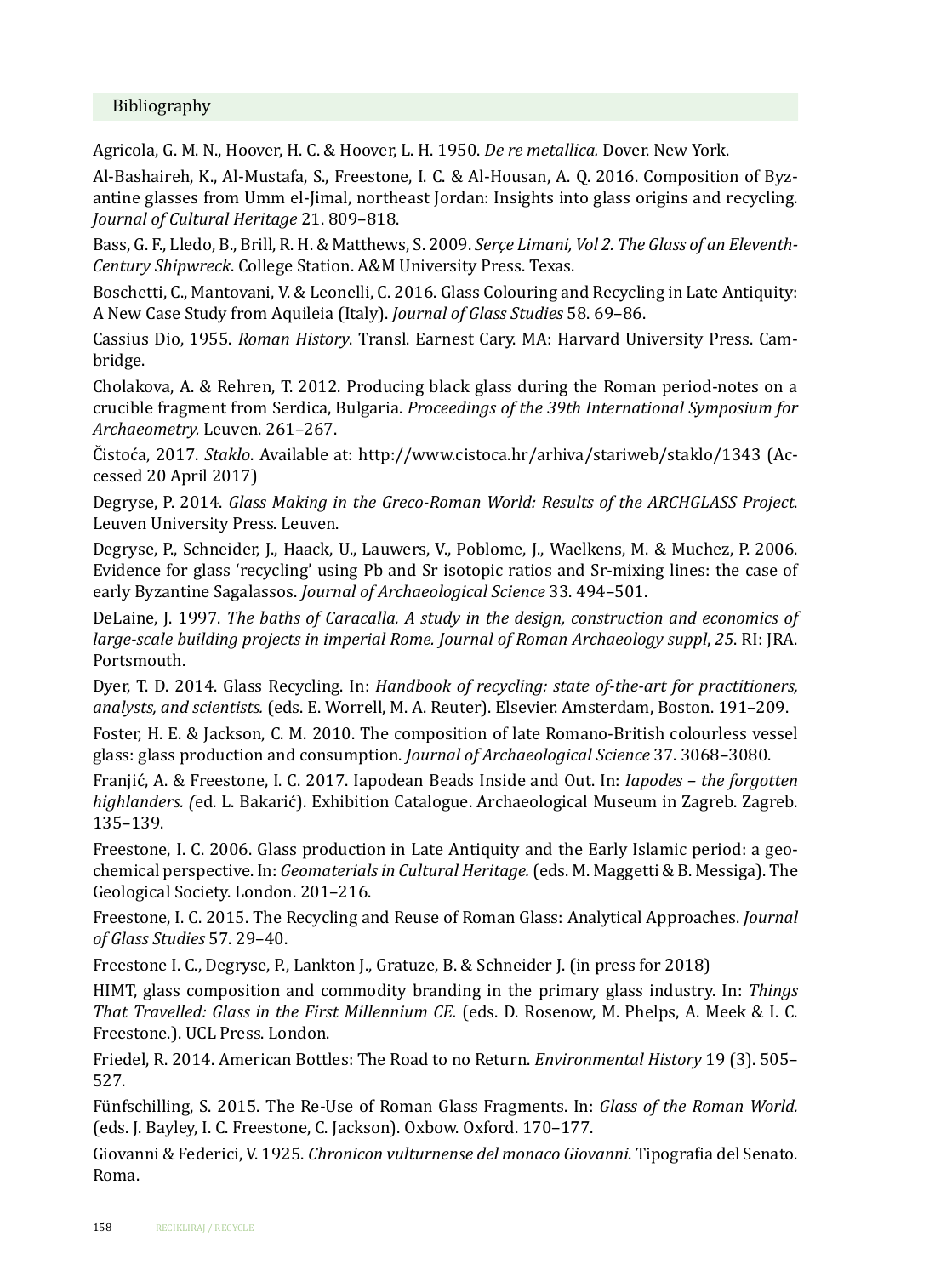Grose, D. F. 1989. *Early ancient glass: core-formed, rod-formed, and cast vessels and objects from the late Bronze Age to the early Roman Empire*, 1600 B.C. to A.D. 50. Hudson Hills Press in association with the Toledo Museum of Art. NewYork.

Hawthorne, J. G. & Smith, C. S. 1976. *Theophilus: On Divers Arts.* University of Chicago Press. Chicago.

Harrison, R. 2004. Kimberley Points and Colonial Preference: New Insights into the Chronology of Pressure Flaked Point Forms from the Southeast Kimberley, Western Australia. *Archaeology in Oceania* 39. 1–11.

Harrison, R. 2006. An Artefact of Colonial Desire? Kimberley Points and the Technologies of Enchantment. *Current Anthropology* 47. 63–88.

Henderson, J., Chenery, S., Faber, E. & Kröger, J. 2016. The Use of Electron Probe Microanalysis and Laser Ablation-Inductively Coupled Plasma-Mass Spectrometry for the Investigation of 8th–14th Century Plant Ash Glasses from the Middle East. *Microchemical Journal* 128. 134–152.

Jackson, C. M. & Paynter, S. 2016. A Great Big Melting Pot: Exploring Patterns of Glass Supply, Consumption and Recycling in Roman Coppergate, York. *Archaeometry* 58. 68–95.

Joyner, L., Freestone, I. C. & Robinson, J. 2006. Crowning glory: the identification of gems on the head reliquary of St. Eustace from the Basle Cathedral Treasury. *Journal of Gemmology* 30. 169–182.

Juvenal & Persius, 1928. *Juvenal and Persius*. (trans. G. G. Ramsay). Heinemann. London.

Keller, D. 2005. Social and Economic Aspects of Glass Recycling. In: *TRAC 2004: Proceedings of the Fourteenth Annual Theoretical Roman Archaeology Conference, University of Durham*. (eds. J. Bruhn, B. Croxford & D. Grigoropoulos). Oxbow. Oxford. 65–78.

Martial, 1993. *Epigrams*. (trans. D. R. Shackleton Bailey). MA: Harvard University Press. Cambridge.

Merrifield, M. P. 1999. *Medieval and Renaissance treatises on the arts of painting: original texts with English translations*. Dover Publications. Mineola. N.Y.

Mongiatti, A., Martinon-Torres, M. & Rehren, T. 2009. Testing Ores for Gold and Silver in Renaissance Austria: New techniques, new discoveries. *Proceedings of the 36th International Symposium for Arcaheometry, Quebec* (2006). 37–49.

Moretti, C. & Hreglich, S. 2013. Raw Materials, Recipes and Procedures Used for Glass Making. In: *Modern Methods for Analysing Archaeological and Historical Glass*. Volume I. (ed. K. Janssens). John Wiley and Sons Ltd. Oxford. 23–47.

MZOIP 2015. *Priopćenje za javnost: Recikliranjem stakla do gospodarskog rasta i zelenih radnih mjesta*. Available at: http://www.mzoip.hr/hr/ministarstvo/vijesti/recikliranjem-stakla-dogospodarskog rasta-i-zelenih-radnih-mjesta.html (Accessed 20 April 2017).

Nenna, M-D., Vichy, M. & Picon, M. 1997. L'Atelier de verrier de Lyon, du 1er siècle après J.-C., et l'origine des verres "Romains". *Revue d'Archéométrie* 21. 81–87.

Phelps, M., Freestone, I. C., Gorin-Rosen, Y. & Gratuze, B. 2016. Natron glass production and supply in the late antique and early medieval Near East: The effect of the Byzantine-Islamic transition. *Journal of Archaeological Science* 75. 57–71.

Pliny 1962. *Natural History, Volume X: Books 36-37.* (trans. D. E. Eichholz). Loeb Classical Library 419. MA: Harvard University Press. Cambridge.

Pusch, E. & Rehren, Th. 2007. Rubinglas für den Pharao. *Forschungen in der Ramses Stadt, Band 6*. Vol 1, Text. Gerstenberg Verlag. Hildesheim.

Recycle. Definition 2a. 2017. *OED Online*. Oxford: Oxford University Press. (www.oed.com/sear ch?searchType=dictionary&q=recycle&\_search Btn=Search)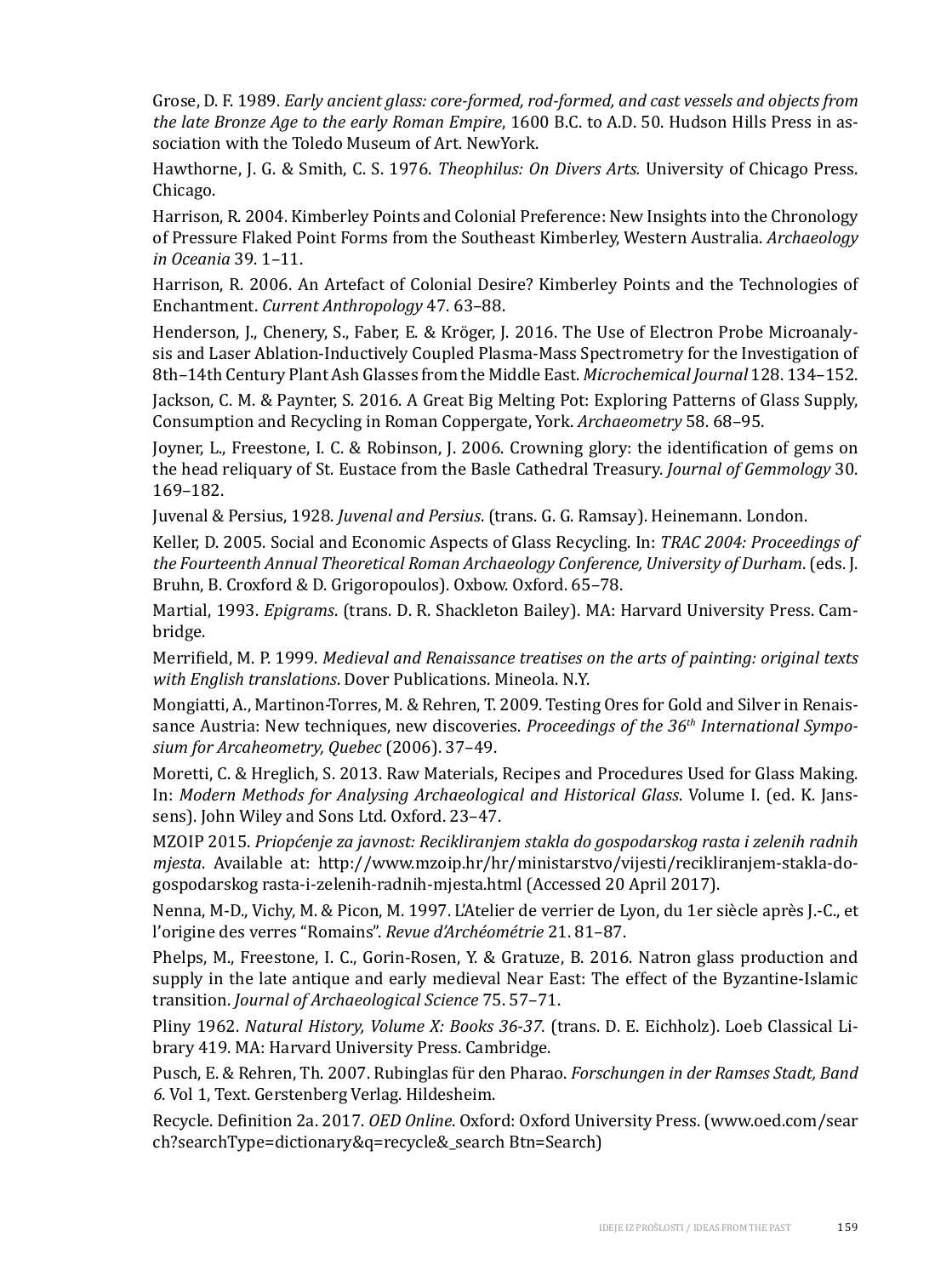Reuse. Definition 1. 2017. *OED Online*. Oxford: Oxford University Press. (www.oed.com/search ?searchType=dictionary&q=reuse&\_search Btn=Search)

Paynter, S. & Tite, M., 2001. The Evolution of Glazing Technologies in the Ancient Near East and Egypt. In: *The Social Context of Technological Change: Egypt and the Near East, 1650-1550 B.C.*  (ed. A. J. Shortland). *Proceedings of a conference held at St Edmund Hall, Oxford.* Oxbow Books. Oxford. 239–254.

Paynter, S. 2008. Experiments in Reconstruction of roman Wood-Fired Glassworking Furnaces: Waste Products and Their Formation Processes. *Journal of Glass Studies* 50. 271–290.

Paynter, S. & Jackson, C. 2016. Re-used Roman rubbish: a thousand years of recycling glass. *European Journal of Postclassical Archaeologies* 6. 31–52.

Peake, J. R. N. & Freestone, I. C. 2012. Cross-craft Interactions between Metal and Glass Working: Slag Additions to Early Anglo-Saxon Red Glass. *Proceedings of SPIEIntegrated Approaches to the Study of Historical Glass*. Brussels: SPIE.

Vetropack 2017. *Recikliranje stakla*. Available at: http://recikliranje-stakla.com/recikliranje stakla/ (Accessed 20 April 2017).

Reade, W. J. & Privat, K. L. 2016. Chemical characterisation of archaeological glasses from the Hellenistic site of Jebel Khalid, Syria by electron probe microanalysis. *Heritage Science* 4. 20.

Rehren, T. & Nixon, S. 2014. Refining gold with glass – an early Islamic technology at Tadmekka, Mali. *Journal of Archaeological Science* 49. 33–41.

Schibille, N., Sterrett-Krause, A. & Freestone, I. C. 2017. Glass groups, glass supply and recycling in late Roman Carthage. *Archaeological and Anthropological Sciences* 9 (6). 1223–1241.

Robertshaw, P., Wood, M., Melchiorre, E., Popelka-Filcoff, R. S. & Glascock, M. D. 2010. Southern African glass beads: chemistry, glass sources and patterns of trade. *Journal of Archaeological Science* 37 (8). 1898–1912.

Silvestri, A., Molin, G. & Salviulo, G. 2008a. The colourless glass of Iulia Felix. *Journal of Archaeological Science* 35. 331–341.

Silvestri, A. 2008b. The coloured glass of Iulia Felix. *Journal of Archaeological Science* 35. 1489- 1501.

Schibille, N. & Freestone I. C. 2013. Composition, Production and procurement of Glass at San Vicenzo al Volturno: An early Medieval Monastic Complex in Southern Italy. *PLOSone* vol.8 issue 10. 1–13.

Shepherd, J. 2015. A Gazetteer of glass working sites in Roman London. In: *Glass of the Roman World.* (eds. J. Bayley, I. C. Freestone, C. Jackson). Oxbow. Oxford. 33–43.

Shortland, A. J. 2012. *Lapis lazuli from the kiln: glass and glassmaking in the late Bronze Age.* Studies in archaeological sciences. Leuven: Leuven University Press.

Statius, 2015. *Silvae*. (trans. J. H. Mozley). Heinemann. London.

Stern, M. 1999. Roman Glassblowing in a Cultural Context. *American Journal of Archaeology*  103. 441–484.

Stuart, I. 1993. Bottles for Jam? An Example of Recycling from a Post-Contact Archaeological Site. *Australian Archaeology* 36. 17–21.

Theophilus, *On Divers Arts: The Foremost Medieval Treatise on Painting, Glassmaking and Metalwork*, (transl. J. G. Hawthorne & C. Stanley Smith). 1979. Dover Publications. New York.

Walder, H. 2013. Laser Ablation–Inductively Coupled Plasma–Mass Spectrometry (LA-ICP MS) Analysis of Re-fired Glass Pendants from the North American Upper Great Lakes. In: *Archaeological Chemistry VIII*. (eds. R. A. Armitage & J. H. Burton). American Chemical Society. Washington. 365–395.